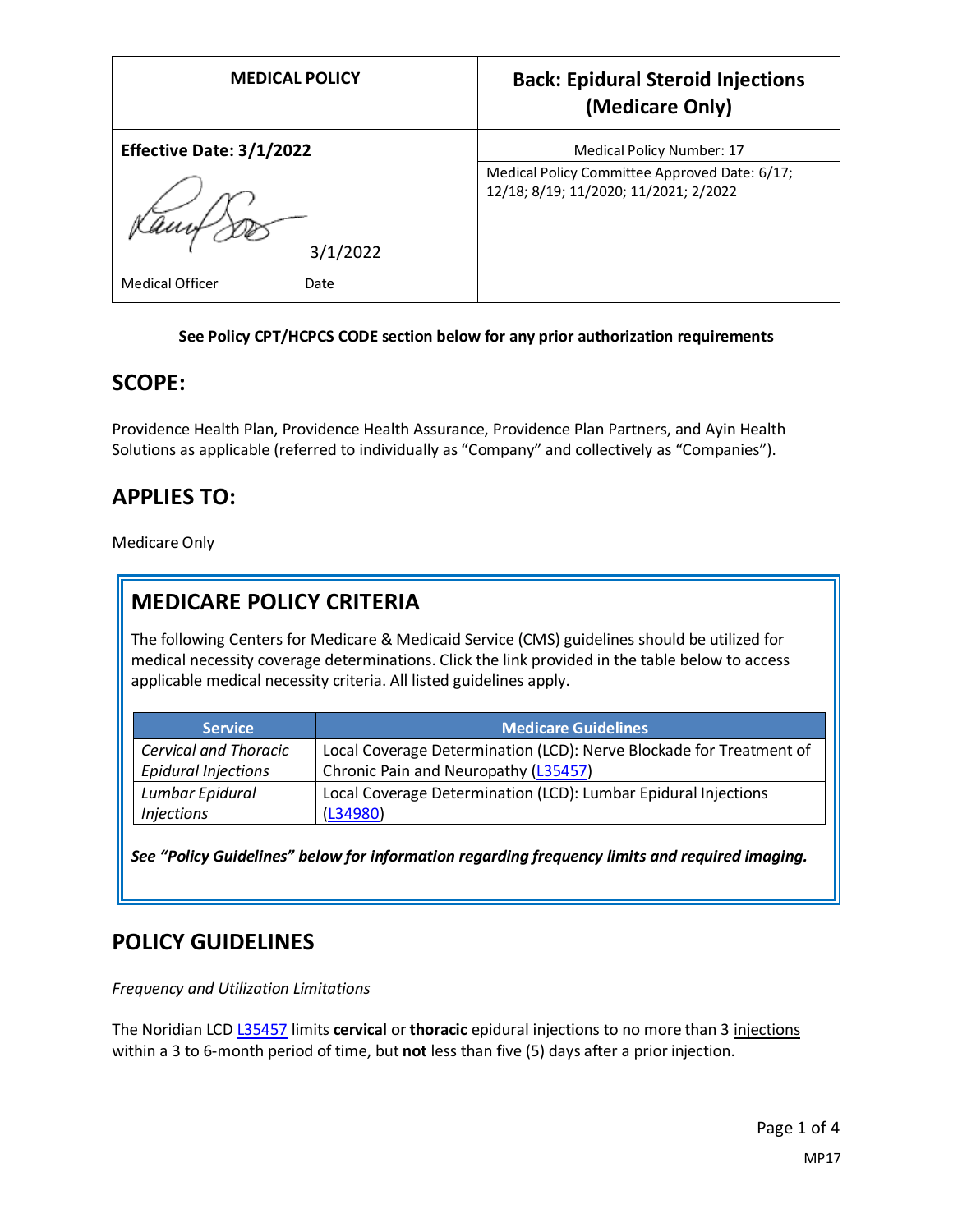The Noridian LCD [L34980](https://www.cms.gov/medicare-coverage-database/view/lcd.aspx?LCDId=34980) limits no more than 3 **lumbar** epidural sessions be performed in a 6-month period of time and limits 6 lumbar epidural sessions in a 12-month period of time (see 9a and 9b in the "Limitations" section of the LCD). This LCD also gives guidance on the number of injections allowed in a single setting or session.

#### *Imaging Requirements*

The LCD [L34980](https://www.cms.gov/medicare-coverage-database/view/lcd.aspx?LCDId=34980) requires **all steroid injections** be performed with, "(r)eal-time imaging guidance, fluoroscopy or computed tomography, with the use of injectable radio-opaque contrast material." Ultrasound imaging does **not** meet this requirement, and therefore, epidural steroid injections performed with ultrasound guidance are not medically necessary.

### **BILLING GUIDELINES**

See associated local coverage articles (LCAs) for additional coding and billing guidance:

- LCA: Billing and Coding: Nerve Blockade for Treatment of Chronic Pain and Neuropathy [\(A52725\)](https://www.cms.gov/medicare-coverage-database/details/article-details.aspx?articleId=52725)
- LCA: Billing and Coding: Lumbar Epidural Injections [\(A57203\)](https://www.cms.gov/medicare-coverage-database/details/article-details.aspx?articleId=57203)

# **CPT/HCPCS CODES**

| <b>Medicare Only</b>            |                                                                                                                                                                                                                                                                                                                            |  |
|---------------------------------|----------------------------------------------------------------------------------------------------------------------------------------------------------------------------------------------------------------------------------------------------------------------------------------------------------------------------|--|
|                                 | No Prior Authorization Required                                                                                                                                                                                                                                                                                            |  |
| <b>Cervical/Thoracic Region</b> |                                                                                                                                                                                                                                                                                                                            |  |
| 62320                           | Injection(s), of diagnostic or therapeutic substance(s) (eg, anesthetic, antispasmodic,<br>opioid, steroid, other solution), not including neurolytic substances, including needle or<br>catheter placement, interlaminar epidural or subarachnoid, cervical or thoracic; without<br>imaging guidance                      |  |
| 62321                           | Injection(s), of diagnostic or therapeutic substance(s) (eg, anesthetic, antispasmodic,<br>opioid, steroid, other solution), not including neurolytic substances, including needle or<br>catheter placement, interlaminar epidural or subarachnoid, cervical or thoracic; with<br>imaging guidance (ie, fluoroscopy or CT) |  |
| 64479                           | Injection(s), anesthetic agent and/or steroid, transforaminal epidural, with imaging<br>guidance (fluoroscopy or CT); cervical or thoracic, single level                                                                                                                                                                   |  |
| 64480                           | Injection(s), anesthetic agent and/or steroid, transforaminal epidural, with imaging<br>guidance (fluoroscopy or CT); cervical or thoracic, each additional level (List separately in<br>addition to code for primary procedure)                                                                                           |  |
| <b>Lumbar Region</b>            |                                                                                                                                                                                                                                                                                                                            |  |
| 62322                           | Injection(s), of diagnostic or therapeutic substance(s) (eg, anesthetic, antispasmodic,<br>opioid, steroid, other solution), not including neurolytic substances, including needle or<br>catheter placement, interlaminar epidural or subarachnoid, lumbar or sacral (caudal);<br>without imaging guidance                 |  |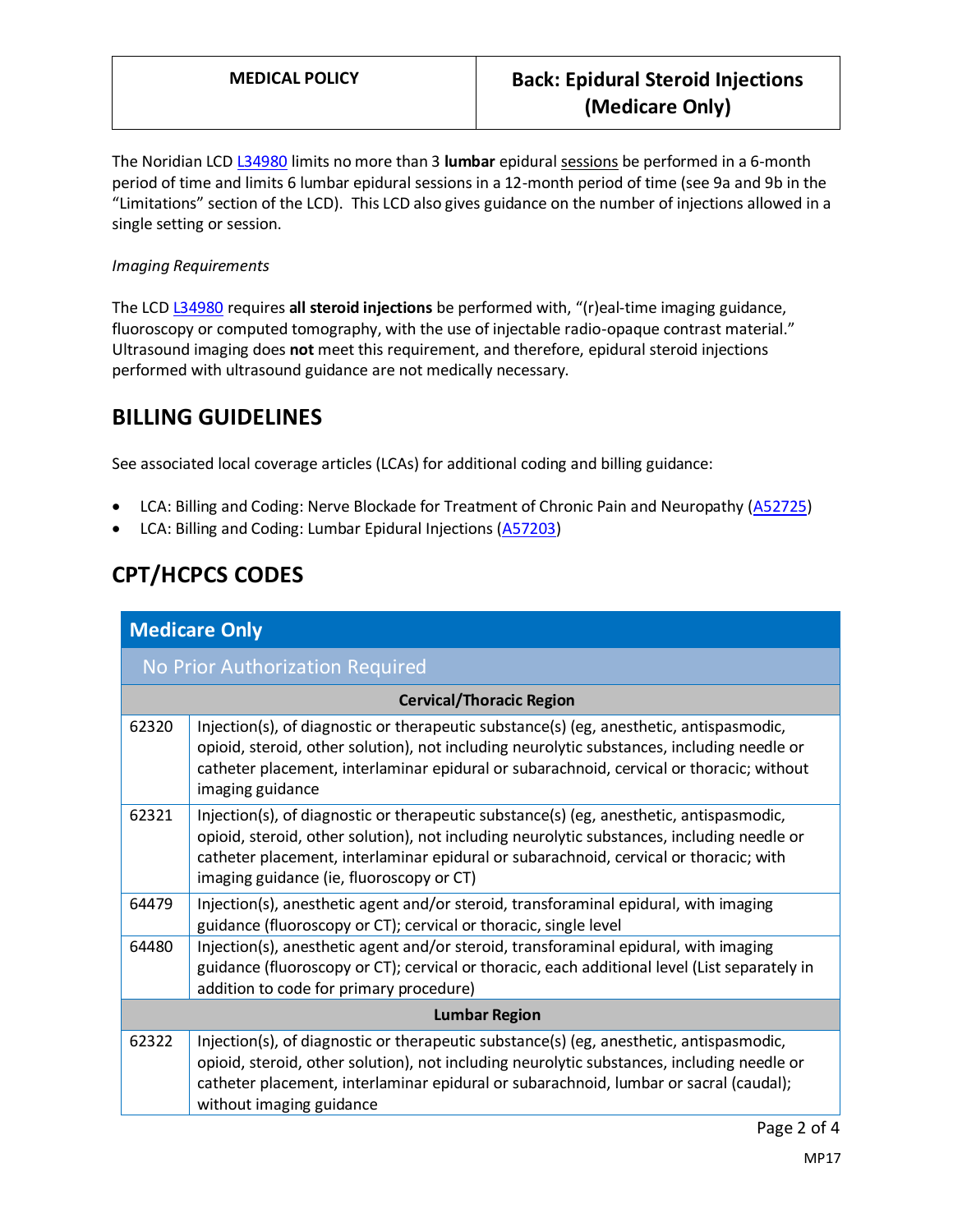| 62323 | Injection(s), of diagnostic or therapeutic substance(s) (eg, anesthetic, antispasmodic,<br>opioid, steroid, other solution), not including neurolytic substances, including needle or<br>catheter placement, interlaminar epidural or subarachnoid, lumbar or sacral (caudal); with<br>imaging guidance (ie, fluoroscopy or CT)                                             |
|-------|-----------------------------------------------------------------------------------------------------------------------------------------------------------------------------------------------------------------------------------------------------------------------------------------------------------------------------------------------------------------------------|
| 62326 | Injection(s), including indwelling catheter placement, continuous infusion or intermittent<br>bolus, of diagnostic or therapeutic substance(s) (eg, anesthetic, antispasmodic, opioid,<br>steroid, other solution), not including neurolytic substances, interlaminar epidural or<br>subarachnoid, lumbar or sacral (caudal); without imaging guidance                      |
| 62327 | Injection(s), including indwelling catheter placement, continuous infusion or intermittent<br>bolus, of diagnostic or therapeutic substance(s) (eg, anesthetic, antispasmodic, opioid,<br>steroid, other solution), not including neurolytic substances, interlaminar epidural or<br>subarachnoid, lumbar or sacral (caudal); with imaging guidance (ie, fluoroscopy or CT) |
| 64483 | Injection(s), anesthetic agent and/or steroid, transforaminal epidural, with imaging<br>guidance (fluoroscopy or CT); lumbar or sacral, single level                                                                                                                                                                                                                        |
| 64484 | Injection(s), anesthetic agent and/or steroid, transforaminal epidural, with imaging<br>guidance (fluoroscopy or CT); lumbar or sacral, each additional level (List separately in<br>addition to code for primary procedure)                                                                                                                                                |

## **DESCRIPTION**

The following is from the LCD for *Nerve Blockade for Treatment of Chronic Pain and Neuropathy*  (L35457).

"For the purposes of this LCD and consistent with standard community understanding and the recommendations of specialty societies, pain is defined as an unpleasant sensory and emotional experience associated with actual or potential tissue damage. Pain is chronic when it has been present, continuously or intermittently, despite therapy for three months or more.

"Nerve blocks cause the temporary interruption of conduction of impulses in peripheral nerves or nerve trunks by the injection of local anesthetic solutions. Their utility in the diagnosis and treatment of non-neuropathic pain and specific syndromes mediated by sympathetic nervous system over activity has been established.

"• Diagnostic - to determine the source of pain e.g., to identify or pinpoint a nerve that acts as a pathway for pain; to determine the type of nerve that conducts the pain; to distinguish between pain that is central (within the brain and spinal cord) or peripheral (outside the brain and spinal cord) in origin; or to determine whether a neurolytic block or surgical lysis of the nerve should be performed. The type of diagnostic test may include injecting saline to stimulate pain or injecting an anesthetic agent to evaluate the patient's response, as an initial diagnostic step so that other pain relief options may be considered.

"• Therapeutic - to treat painful conditions that respond to nerve blocks (e.g., celiac block for pain of pancreatic cancer) and /or "inappropriate" sympathetic nervous system activity. An appropriate injection of local anesthetic induces a temporary interruption in the conduction of impulses by peripheral nerves or nerve trunks. Longer-lasting or permanent blockade may be